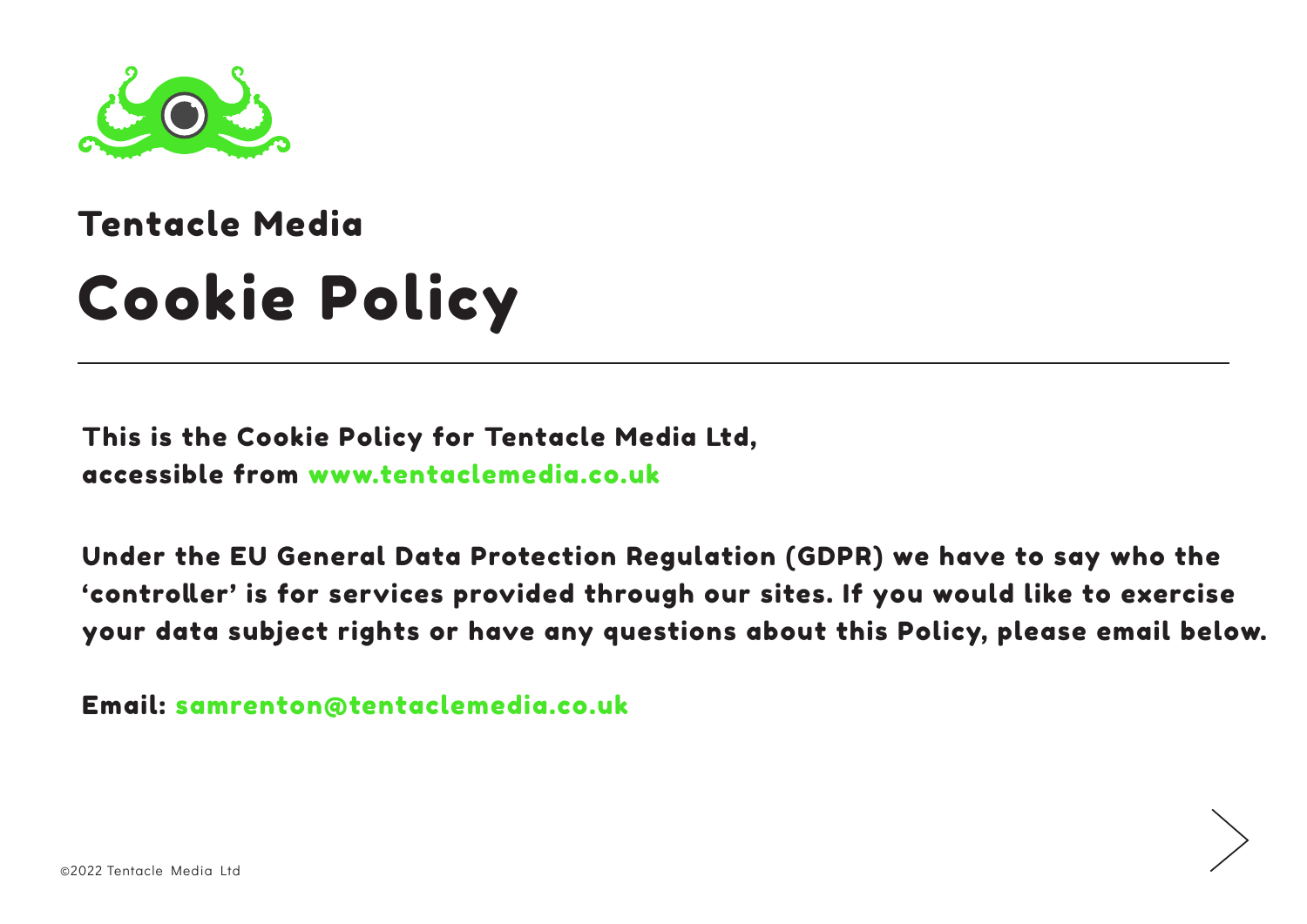

We are committed to ensuring that your privacy is protected. We aim to be as open and transparent as possible around the information we collect when you visit our website or mobile site, including through the use of "cookies".

This policy explains what cookies are and how we use them. It also explains the different types of cookies we use, and how you can change or delete them.

We hope that this policy helps you understand, and feel more confident about, our use of cookies. If you have any further queries, please contact us.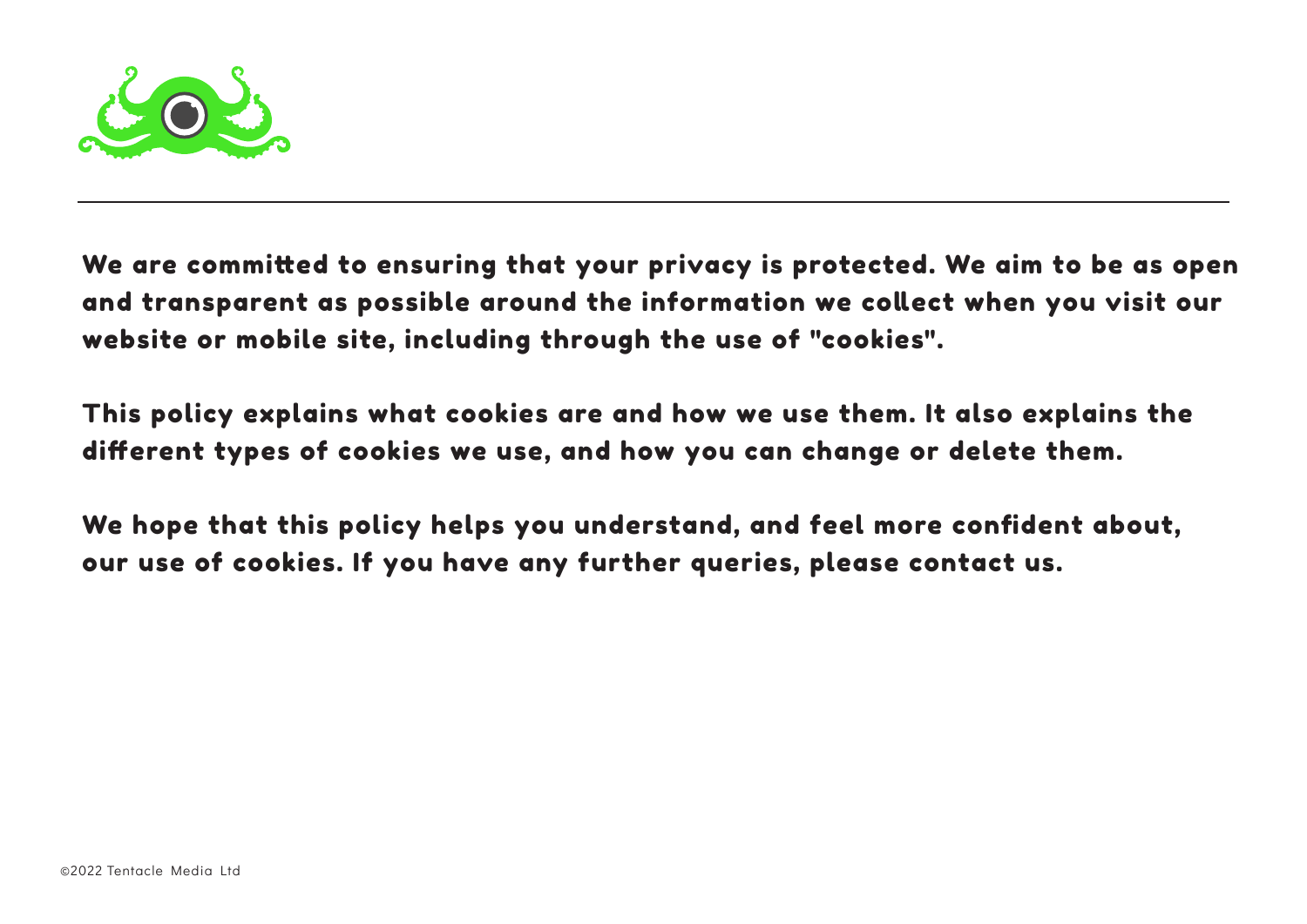

#### 1. What is a cookie?

1.1. Cookies are small text files they are stored by your browser onto your computer or mobile device. A cookie allows your preferences or actions across a site (or across different sites) to be remembered on subsequent visits. Cookies are widely used in order to make websites work or work in a better, more efficient way. They can do this because websites can read and write these files, enabling them to recognise you and remember important information that will make your use of a website more convenient (eg by remembering your user preferences).

1.2. Most web browsers automatically accept cookies, but if you do not want information collected this way, there is a simple procedure in most browsers that allows you to deny or accept the cookies feature (please read section 5 below for more details about how to do this).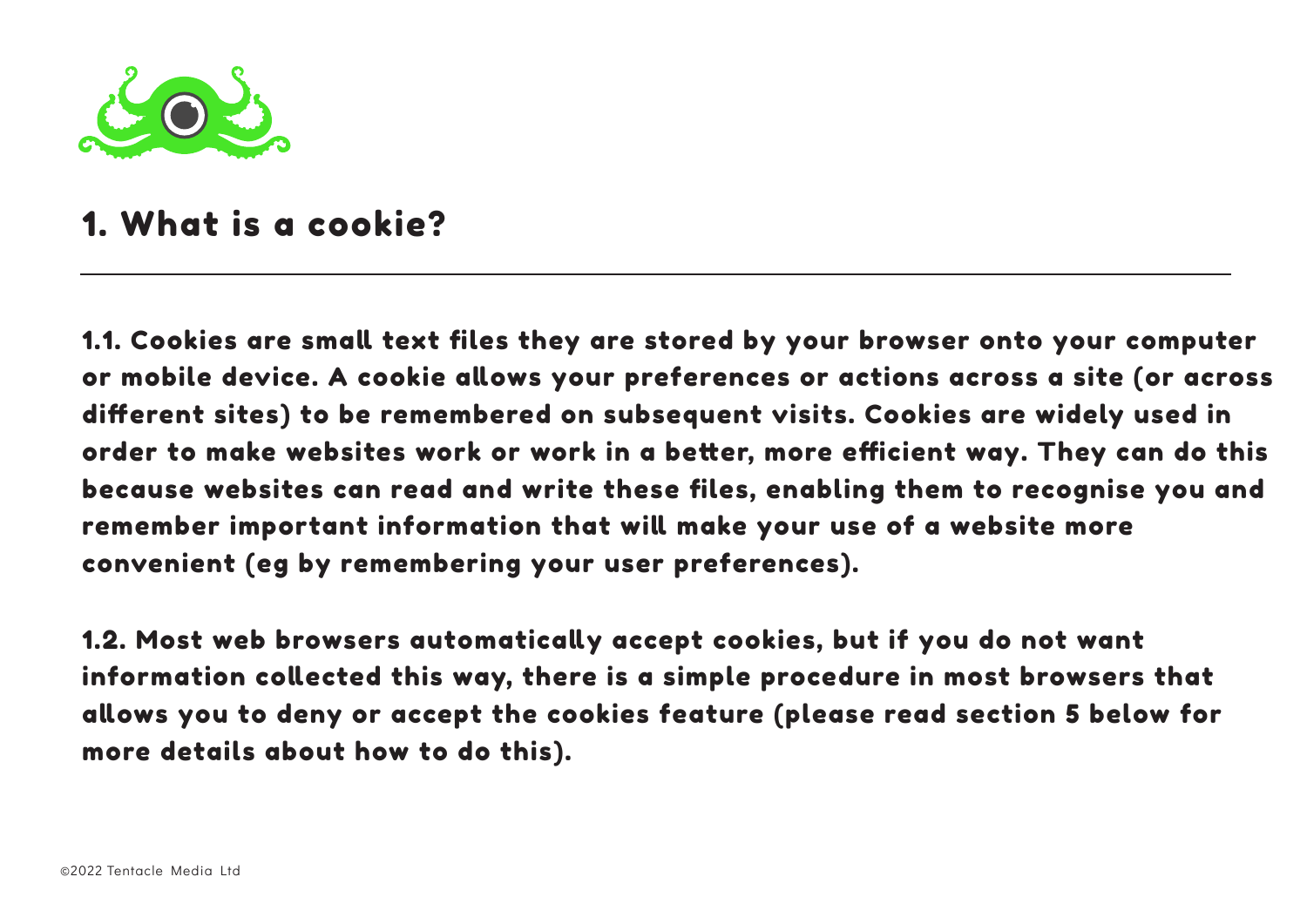

#### 1. What is a cookie?

1.3. We work with other third party organisations to provide the services on our website. A third party is an organisation which is not hosted at the domain address in your browser when you visit our website. These third parties may also use cookies on our website and can also place cookies on your device without you visiting their website directly. If you would like more information about third party cookies, please read section 4 below.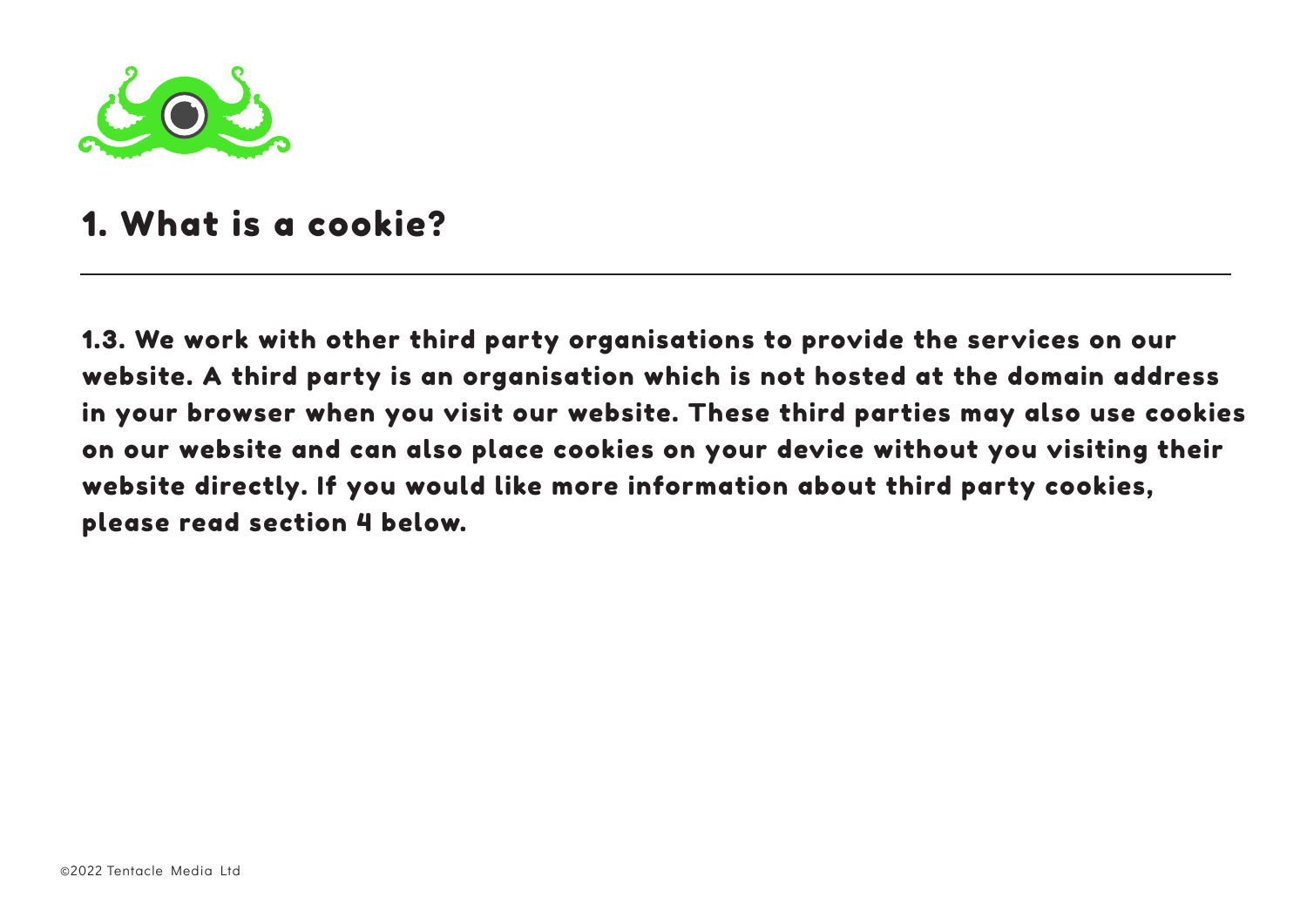

## 2. Cookie categorisation

To help you understand cookies, we have classified each cookie as one of the following:

(a) required cookie;

(b) analytics cookie;

(d) targeting or advertising cookie.

#### 2.1. Required cookie

These cookies are essential to a website in order to provide necessary functionality, such as remembering your consent preferences. Without required cookies, certain services on a website may not be made possible and a website may not perform as smoothly as it should.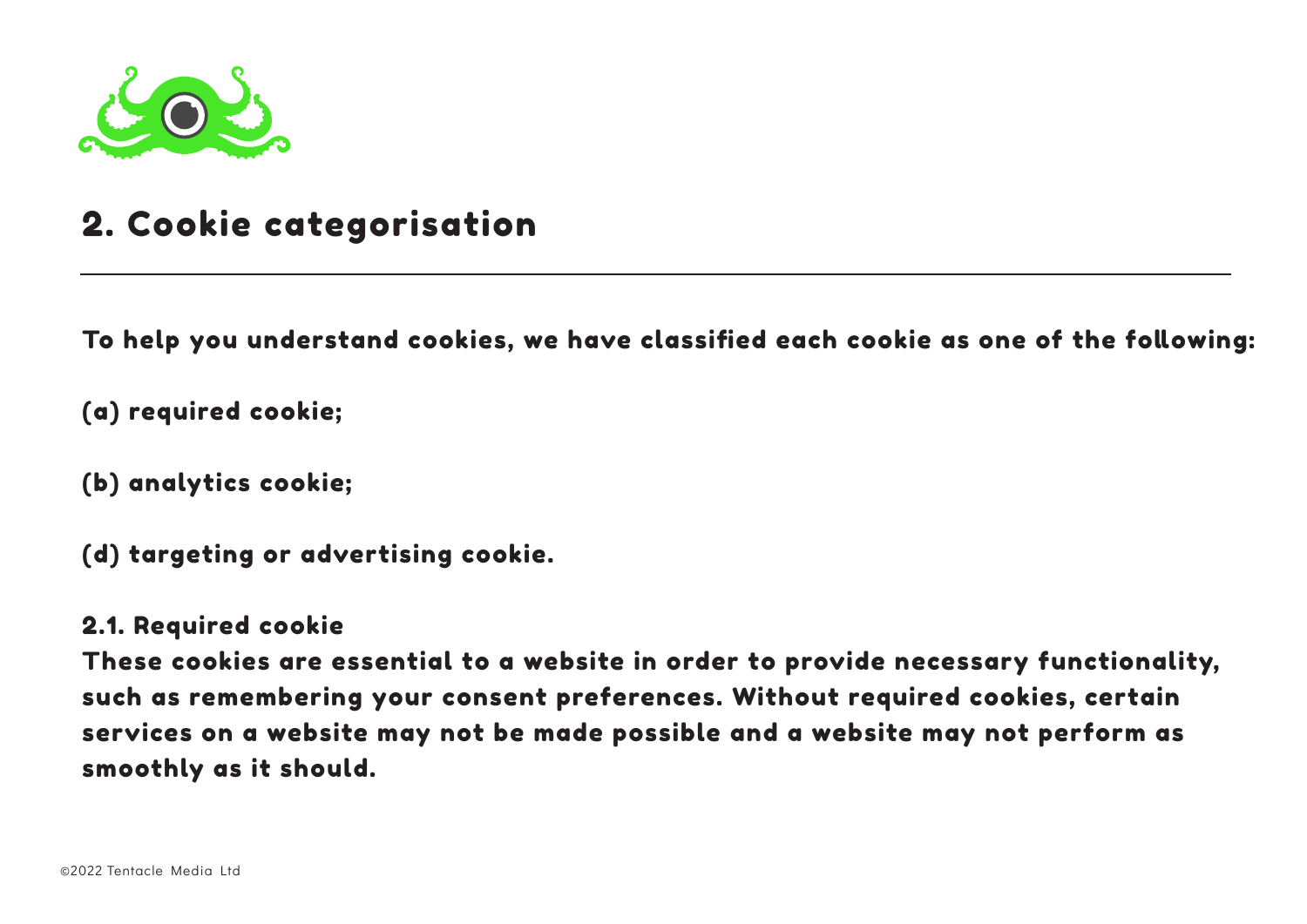

## 2. Cookie categorisation

#### 2.2. Analytics cookie

Analytics cookies collect information about the use of a website and help to improve the way a website works. For example, analytics cookies may help us understand which pages are the most popular. Analytics cookies do not collect information that identifies a user personally and all information that is collected by these cookies is aggregated and anonymous.

#### 2.4. Targeting cookie or advertising cookie

Targeting cookies or advertising cookies are used to deliver adverts which are more relevant to you and your interests, or to limit the number of times you see the same advert on a website. These types of cookies are also used to help measure the effectiveness of an adverting campaign. These cookies may be used to remember what you have looked at on a website.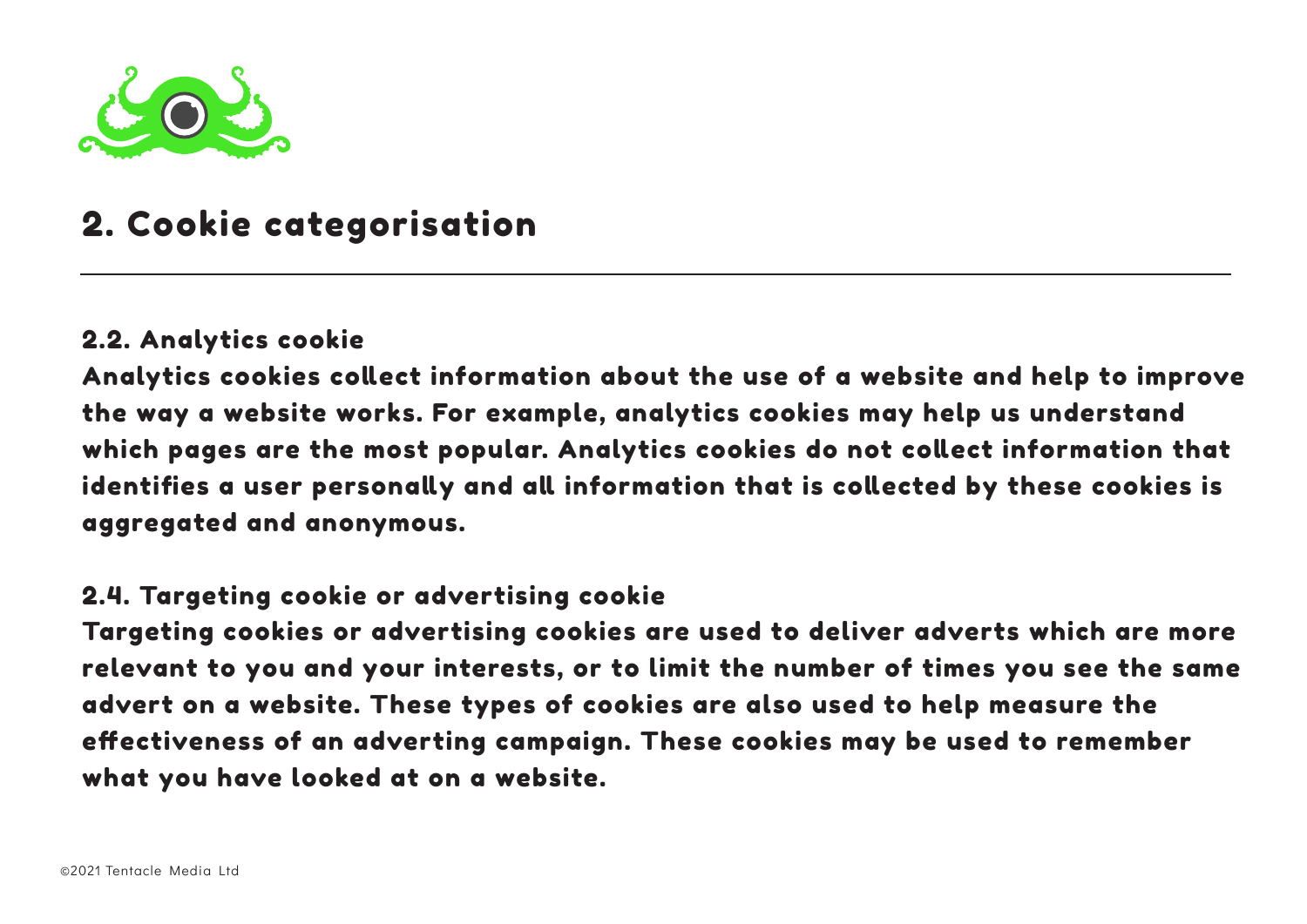

#### 3. How do I consent to use of cookies on this website?

3.1. Accepting strictly necessary cookies and performance cookies is a condition of using our website. If you reject these types of cookies then we cannot predict how our website will perform when you visit it.

3.2. You can control the use of functionality cookies, targeting cookies or advertising cookies. We explain how you can manage the different cookies we use on our website at section 5. If you prevent the use of these types of cookies then this may interrupt some services on our website.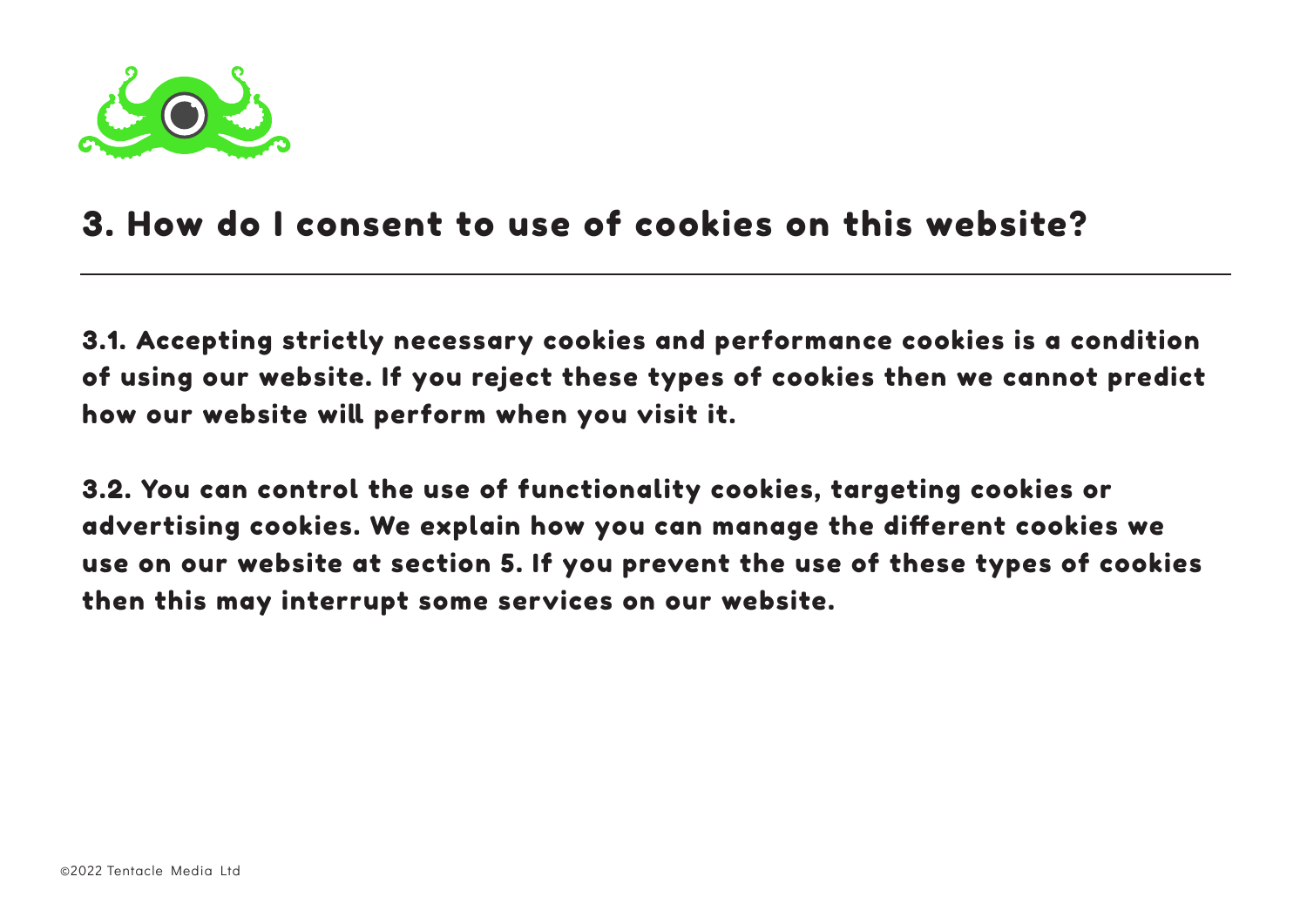

#### 4. Third parties cookies

4.1. In some cases, we may use third parties to manage our cookies but we do not allow any third party to use these cookies other than for the types of purpose listed in this policy.

4.2. Third party advertisers and other organisations may also use their own cookies or other technologies to collect information about the content of our website and/or the advertisements you have clicked on. This information may be used by them to serve advertisements which they believe are most likely to be of interest to you based on content you have viewed. Third party advertisers may also use this information to measure the effectiveness of their advertisements.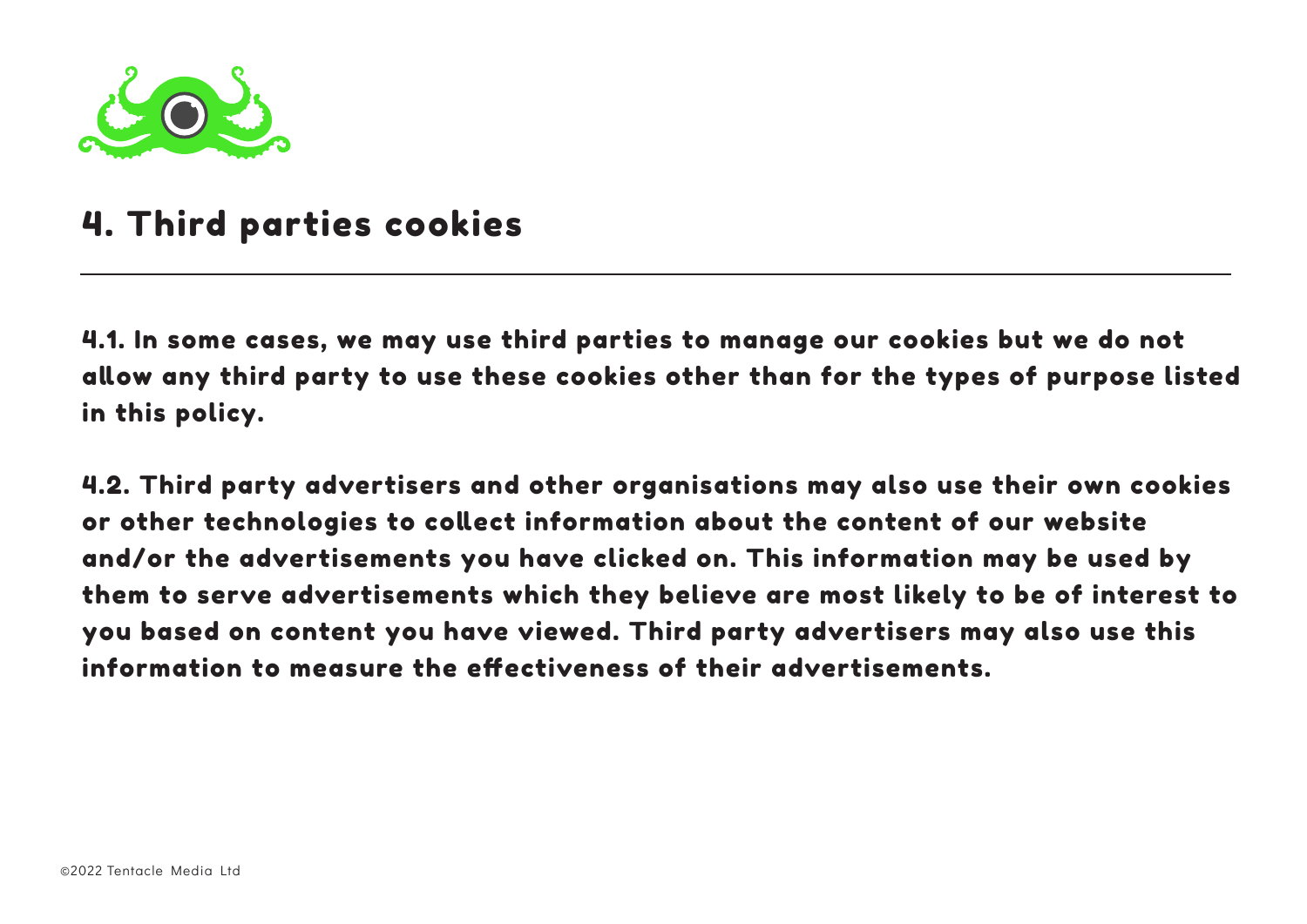

#### 4. Third parties cookies

4.3. We do not have access or control over the cookies placed on our website by third parties and use of their cookies is subject to their own privacy policies. We recommend that you review the privacy policies of each of our third parties and we have included details at the links below.

4.4. Cookies placed by third parties may serve different purposes. They may be strictly necessary, performance, functionality, targeting or advertising cookies. For more information on these different types of cookies and what they do, please see section 2.1 2.4.

4.5. You may manage your consent for the cookies on this site here. However, to disable or reject third party cookies you must go to the relevant third party's website. We have explained how you can control third party cookies on your browser for the main web browsers at section 5.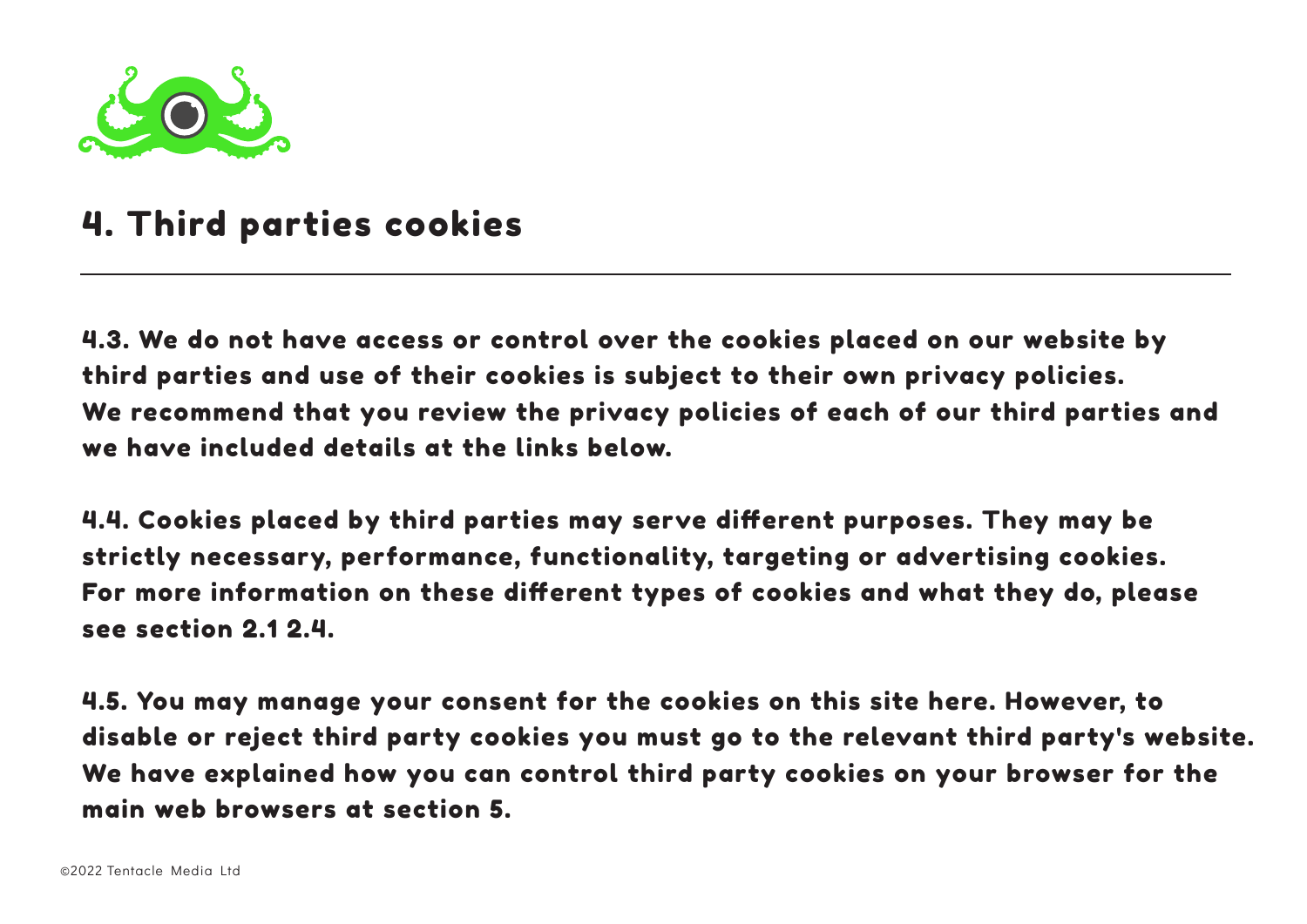

## 5. Managing cookies

5.1. You can control which cookies you get and which you keep on your device. Unless you have adjusted your browser settings so that it will refuse our cookies, our system will issue cookies when you visit our website.

5.2. Many web browsers can be set up to ask for your prior consent before an individual cookie is set on your device. This will give you control over your cookies but naturally may interfere with your browsing experience ie if you have to accept each cookie on our website (and on other websites you visit).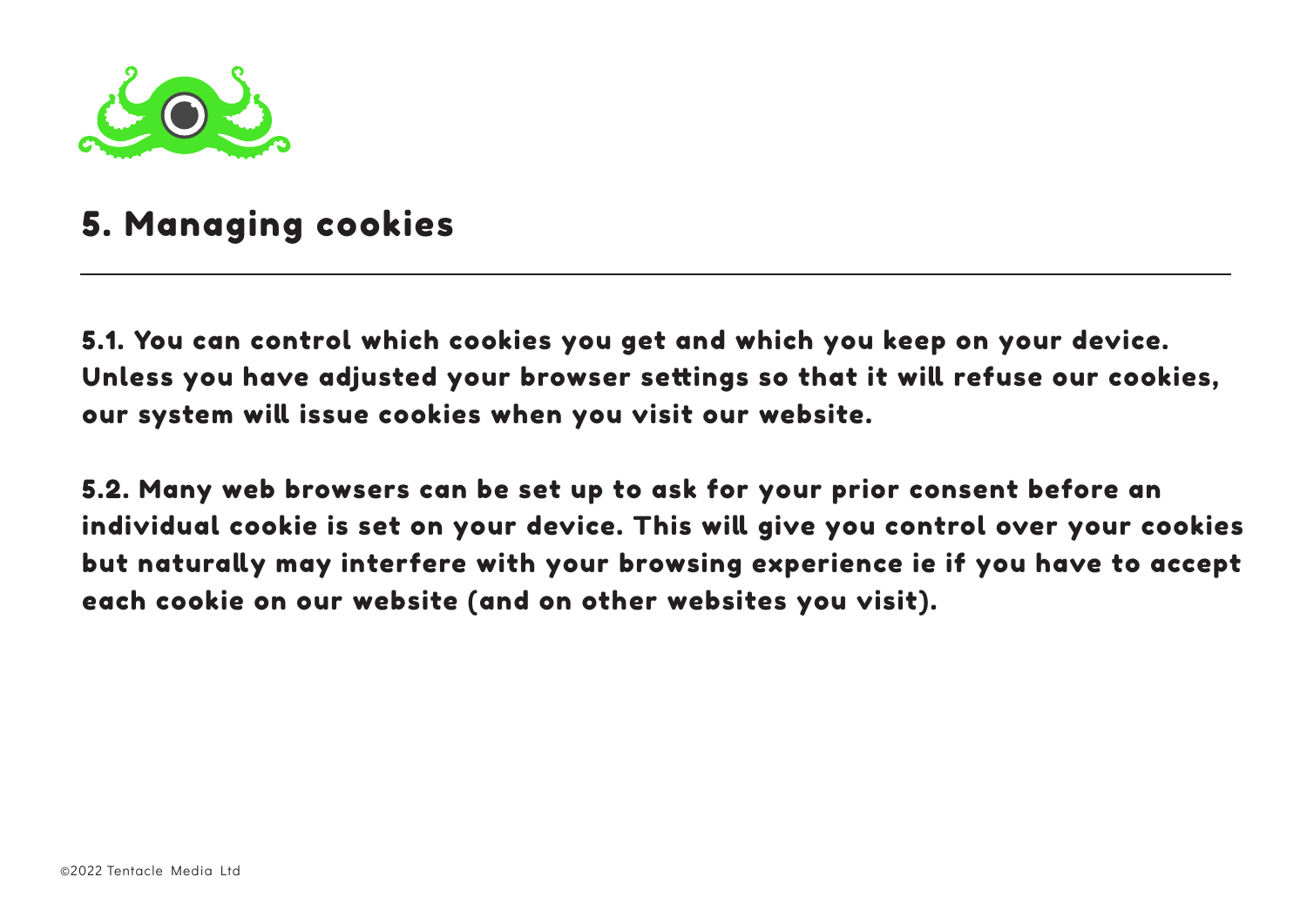

### 5. Managing cookies

5.3. You may refuse to accept our cookies on your device at any time by activating the setting on your browser which allows you to refuse cookies. We have included links below to direct you to the pages of the main web browsers sites which provide details about changing your browser settings. For information on how to control cookies on web browsers which are not included below or on other devices which you use to view our website (such as on mobile phones and other mobile devices) please refer to your user manual.

5.4. Please note that by deleting cookies or disabling future cookies you may be unable to access certain areas or features of our website and it will mean that settings such as your stored username and password may have to be reset. If you adjust your cookie settings this will also affect the other websites you visit.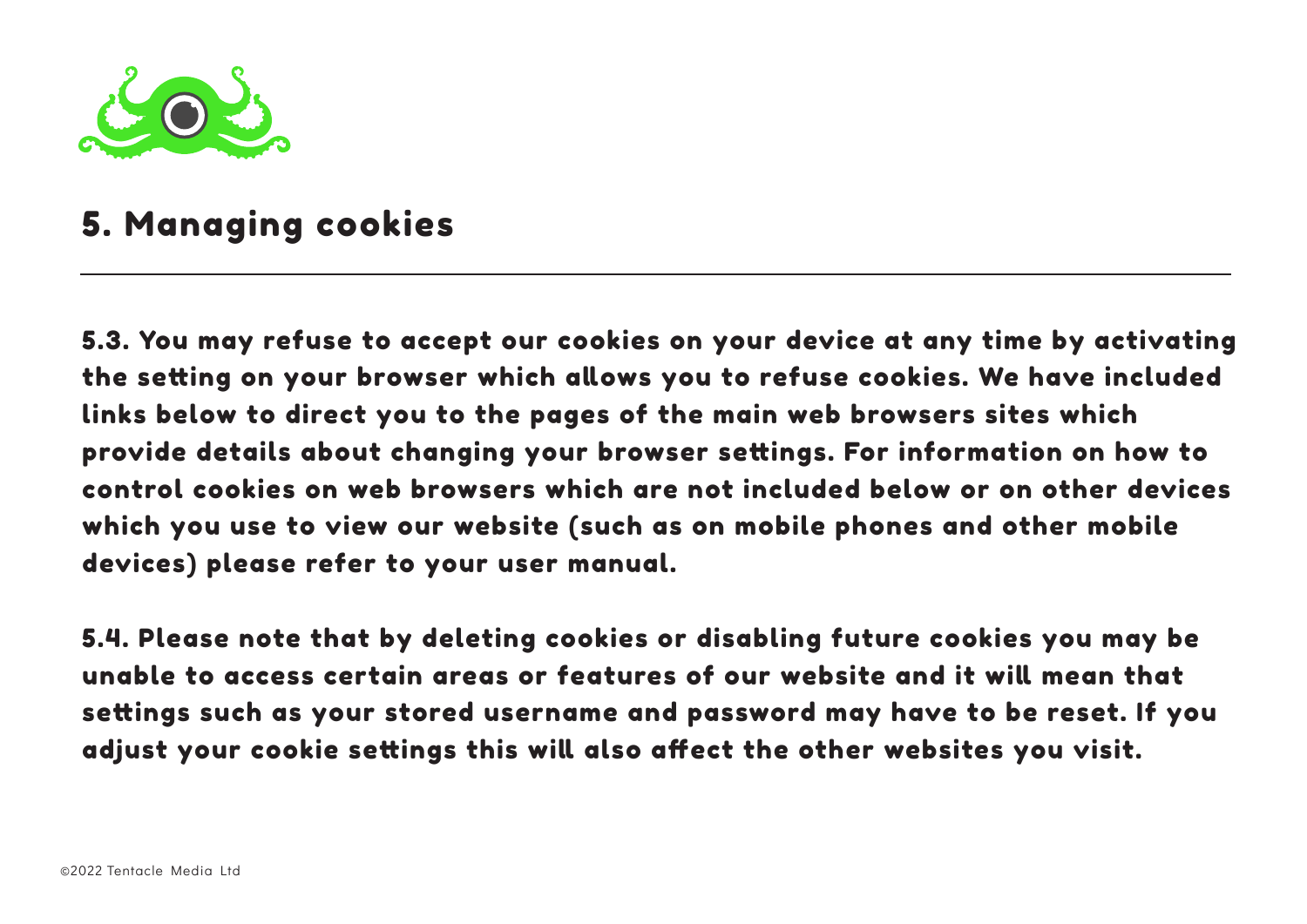

## 5. Managing cookies

5.5. All of the major browsers offer tips and guidance for managing the cookies available on your browser including: Cookie settings in Internet Explorer

5.6. There are also lots of different third party browser plug ins and extensions available which you can download to make it easier to see and control your cookies.